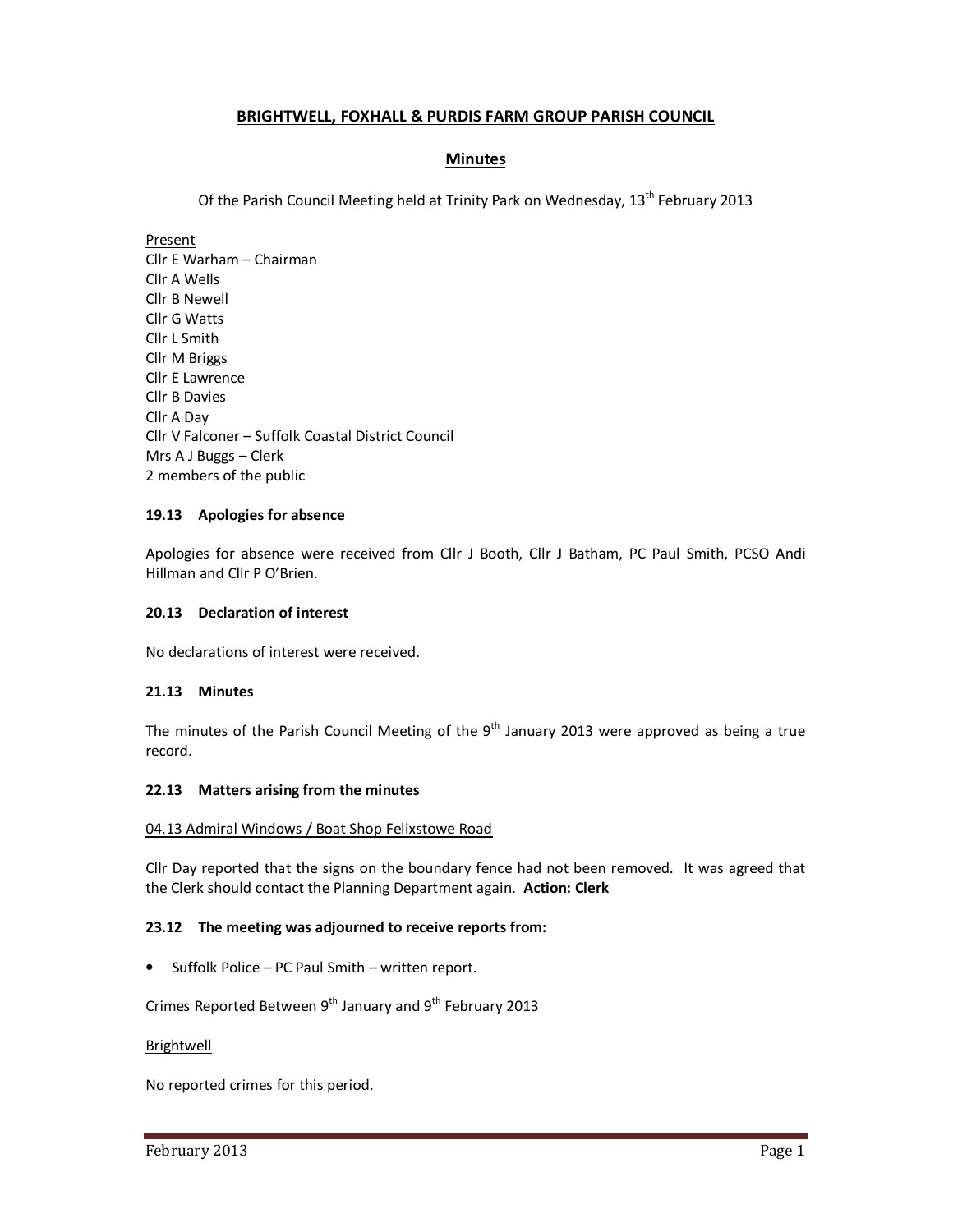### Foxhall

20/01/2013 Bucklesham Road – During darkness hours unknown offenders have entered an insecure vehicle parked on a residential driveway. Once inside they have stolen various items from within. On further lines of enquiry.

Between 13/01/2013 and 16/01/2013 – Over a three day period unknown offenders have removed a catalytic converter from a car parked on a residential driveway. They have used cutting equipment to part the unit from the vehicle. No further lines of enquiry.

02/02/2013 Bucklesham Road – During darkness hours unknown offenders have stolen a caravan from a touring site in Bucklesham Road. The caravan was found later by Essex Police on the A12. Enquiries on-going.

05/02/2013 Purdis Farm Lane – During daylight hours unknown offenders have smashed a side window of a residential property and stolen a handbag from within. Enquiries on-going.

Between 05/02/2013 and 08/02/2013 Bucklesham Road – Over four day period unknown offenders have entered an insecure unit located within the garden of a residential property. Once inside they have stolen a ride on lawnmower. Enquiries on-going.

The Clerk reported that she had submitted a Freedom of Information Request to Suffolk Constabulary as follows:

"Under a Freedom of Information request, can I have a copy of statistics relating to speed cameras which are situated on the A1156 relating to the following information:

- 1. Between  $1^{st}$  January 2011 and  $31^{st}$  December 2012.
- 2. A1156 between Seven Hills Interchange and the Sainsbury's roundabout.
- 3. Statistics on the number of vehicles stopped and drivers warned regarding speeding and the number of vehicle drivers prosecuted particularly relating to how much over the speed limit vehicles were travelling both for drivers being stopped and not prosecuted and stopped and prosecuted."

The Police response is as follows:

"Suffolk Constabulary has identified two locations on the stretch of road referred to in the question, at Nacton (60 mph) and Foxhall (40 mph). In relation to the number of persons caught speeding at these sites, Suffolk Constabulary only holds information relating to Fixed Penalty Notices issued as a result of speeding detected by mobile speed camera vans. Please note that Community Speed Watch does not operate in these sites.

There were no such offences identified at Nacton.

For the Foxhall stretch of the road, a total of 320 offences were detected in 2011 and 83 offences detected in 2012. The highest speed recorded by the camera during 2011 was 60 mph and the highest speed recorded during 2012 was 53 mph.

It was agreed that the Clerk should ask PC Smith and PCSO Hillman to monitor the traffic based on the figures supplied under the Freedom of Information. **Action: Clerk**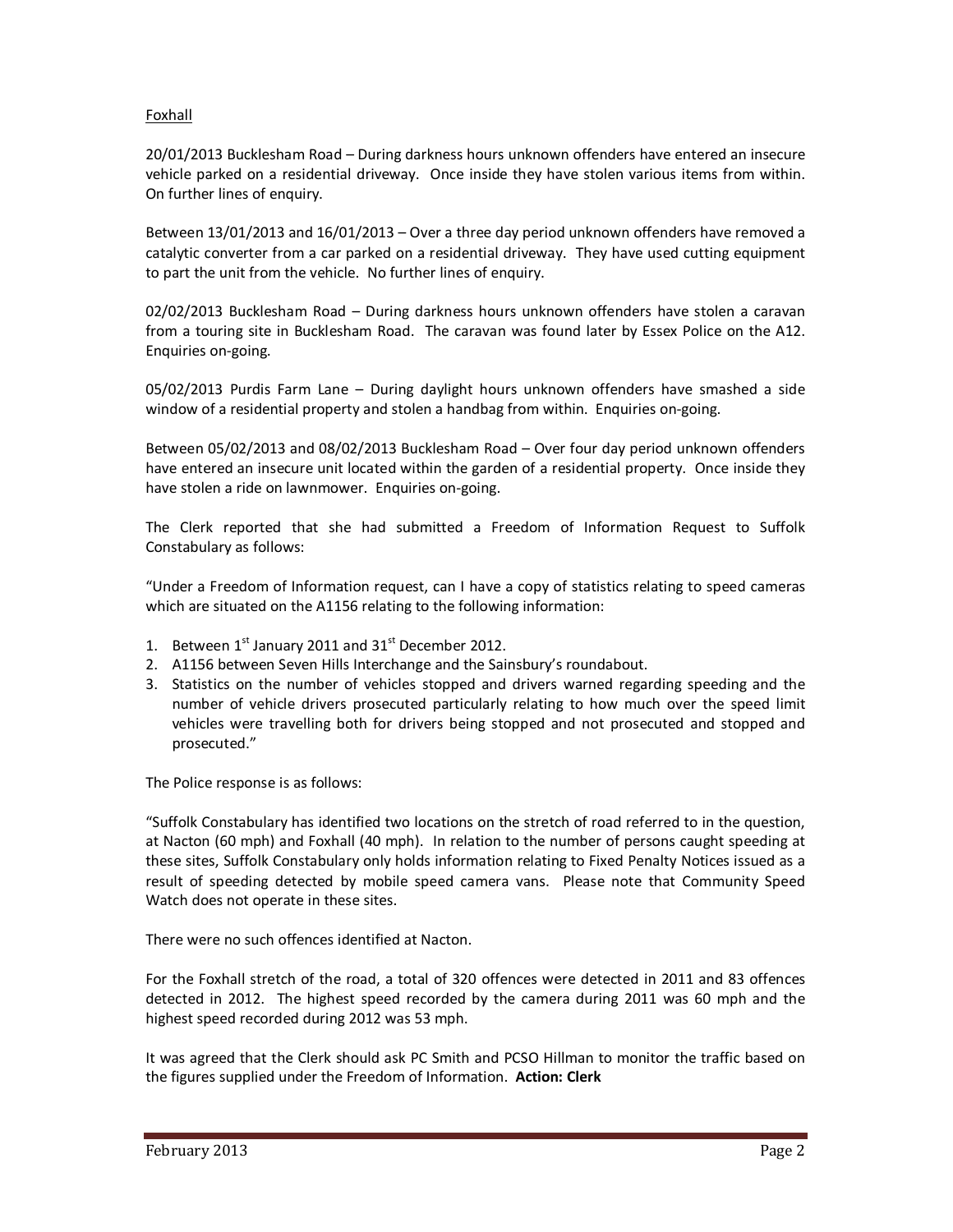### Sainsbury's Crimes

5 offences of theft from the shop – 3 detected and 2 undetected.

Sainsbury's car park – offenders have stolen a quantity of clothing from the Oxfam charity bins at the location on 6 separate occasions during the month of January. Enquiries on-going.

The Clerk reported that she had contacted PCSO Andi Hillman who has stated that the police have been working closely with Howard Smith of Oxfam and that measures have been put in place to assist with the apprehension of the offenders.

### Purdis Farm

04/02/2013 Meadow Crescent – During darkness hours unknown offenders have entered an insecure garage of a residential property and stolen a mountain bike from within. Enquiries ongoing.

Between 02/02/2013 and 04/02/2013 Berry Close – Over a two day period unknown offenders have entered an insecure vehicle parked on a residential driveway and stolen various tools from within. Enquiries on-going.

• Cllr P O'Brien – Suffolk Coastal District Council / Suffolk County Council – written report.

#### District Council Report

Due to the revocation of The Regional Spatial Strategy on 3<sup>rd</sup> January, an Extraordinary Meeting of SCDC Full Council was called on 17<sup>th</sup> January at Stratford St Andrew.

The Regional Spatial Strategy contained a number of policies including policies relating to the numbers of houses required in SCDC.

The minimum number of houses required by the RSS was 7,900 and this was the figure used in the Core Strategy.

However, the National Planning Policy Framework was introduced in March 2012 and stated that local planning authorities should meet their full assessed housing need, unless there were strong environmental reasons.

The revocation of the RSS means the Core Strategy must accord with the NPPF and the NPPF figure for housing is close to 11,000.

However, because SCDC are in the midst of an inspection into its Core Strategy it called the meeting to recommend that members vote that the figure 7,900 is appropriate, subject to a review on the Core Strategy in 2015, which could increase the housing numbers to 11,000.

Members voted for the recommendation.

I hope the above is clear and I would suggest that members might wish to see a copy of the report, which will be on SCDC's website.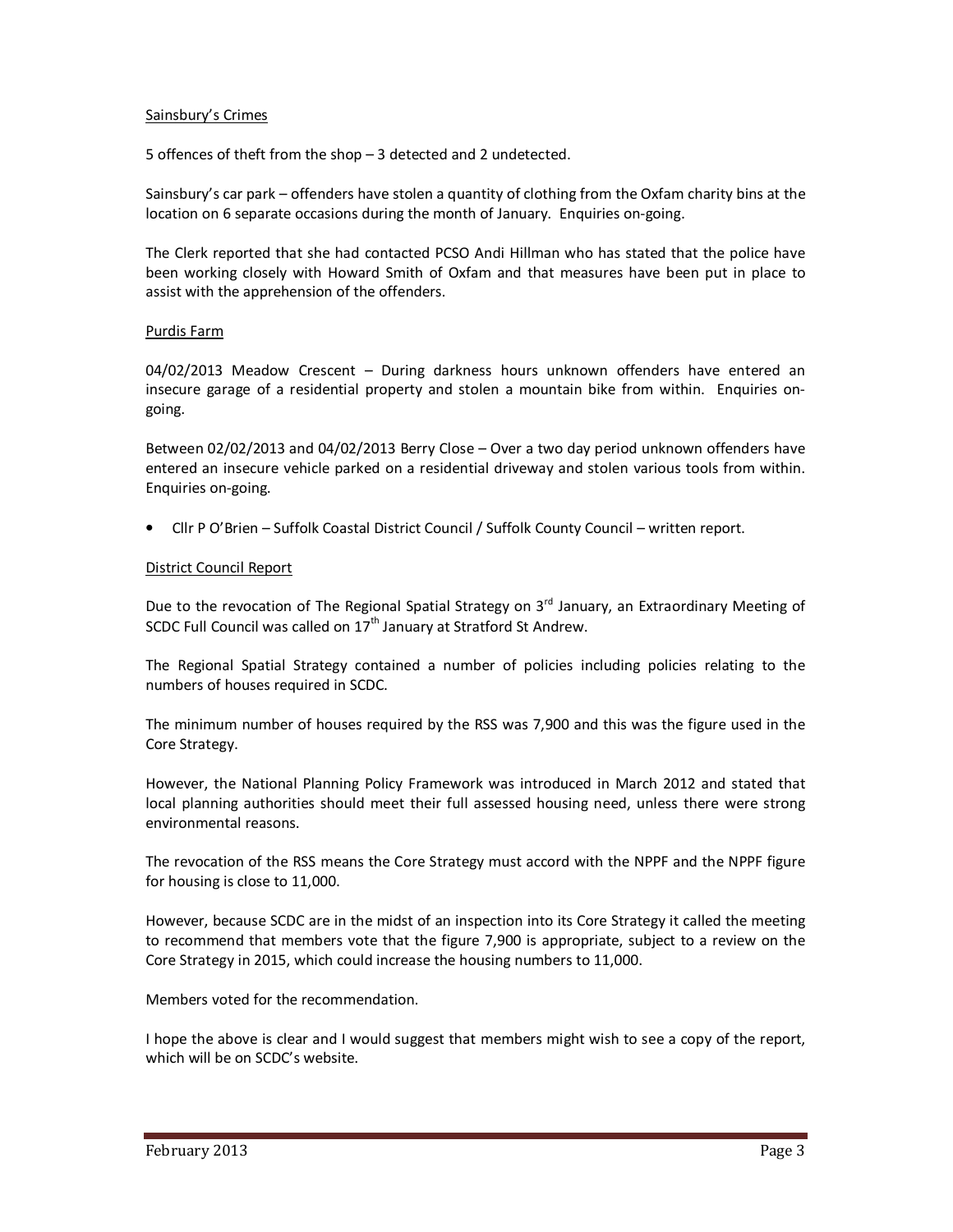I voted against the recommendation because I have opposed the Core Strategy and the sighting of 2,000 houses at Martlesham. If the housing numbers are increased by 3,000 to 11,000 they will be focused in East Ipswich/Felixstowe Area. (See p.22 3.6 of the Sustainability Appraisal of Revocation of RSS contained in report to councils.

# **Boundary Review**

There is a review of the boundaries for district council wards in order to achieve numerical parity, with regard to constituent numbers for councillors, as far as possible. At present there are wide variations in the numbers for councillors, as far as possible. At present there are wide variations in the number of councillors represent. Another reason for the change is that the work councillors do has reduced and therefore it is envisaged that the number of councillors for SCDC be reduced from 55 to 39. The Boundary Commission will be conducting the review.

## Suffolk County Council Report

Last year, the council embarked on a two-year programme to save over £50 million from its annual revenue budget, in order to meet the reductions in government funding and increased costs of providing its services. At January's meeting, cabinet members discussed the second year of this programme – aiming to save £26 million by cutting management and back-office costs, reducing bureaucracy and working more effectively. This was agreed by the cabinet plus agreement on the proposal to freeze council tax for the third year in a row. These recommendations will go before Full Council on 14<sup>th</sup> February.

# **'Stay Safe' Scheme**

Over 100 shops, pubs, restaurants, cinemas, community centres and other local places have signed up to a scheme designed to protect vulnerable people.

The 'Stay Safe' scheme ensures that people have places they can go to in town centres if they are feeling vulnerable. Businesses that sign up for the scheme receive special training and display a 'Stay Safe' window sticker. This could be young people who are being bullied, people with learning or physical disabilities, frail older people or those who may feel anxious when out in a busy public area. The scheme, which started in Felixstowe, has now been rolled out across 10 towns in Suffolk (Felixstowe, Woodbridge, Sudbury, Stowmarket, Saxmundham, Needham Market, Eye, Ipswich, Lowestoft and Beccles).

# **Cheaper Travel for Suffolk's Young People**

Cabinet agreed detailed proposals for an Oyster-type card for young people have been developed to help with travel to college, training or work. The aim will be to provide young people with a card that will allow them to travel on public transport across Suffolk at a discount. Cabinet agreed.

# **Independent Enterprises**

'Realise Futures' is an independent enterprise providing services that were formerly delivered by the county council. Realising Futures employees 130 adults with disabilities across a range of businesses, including Whitehouse Enterprises, Growing Places and Nowton Park Nursery. Its aim is to provide employment and training opportunities and advice to those who need extra help. The former SCC employees developed the social enterprise, independent of the county council, to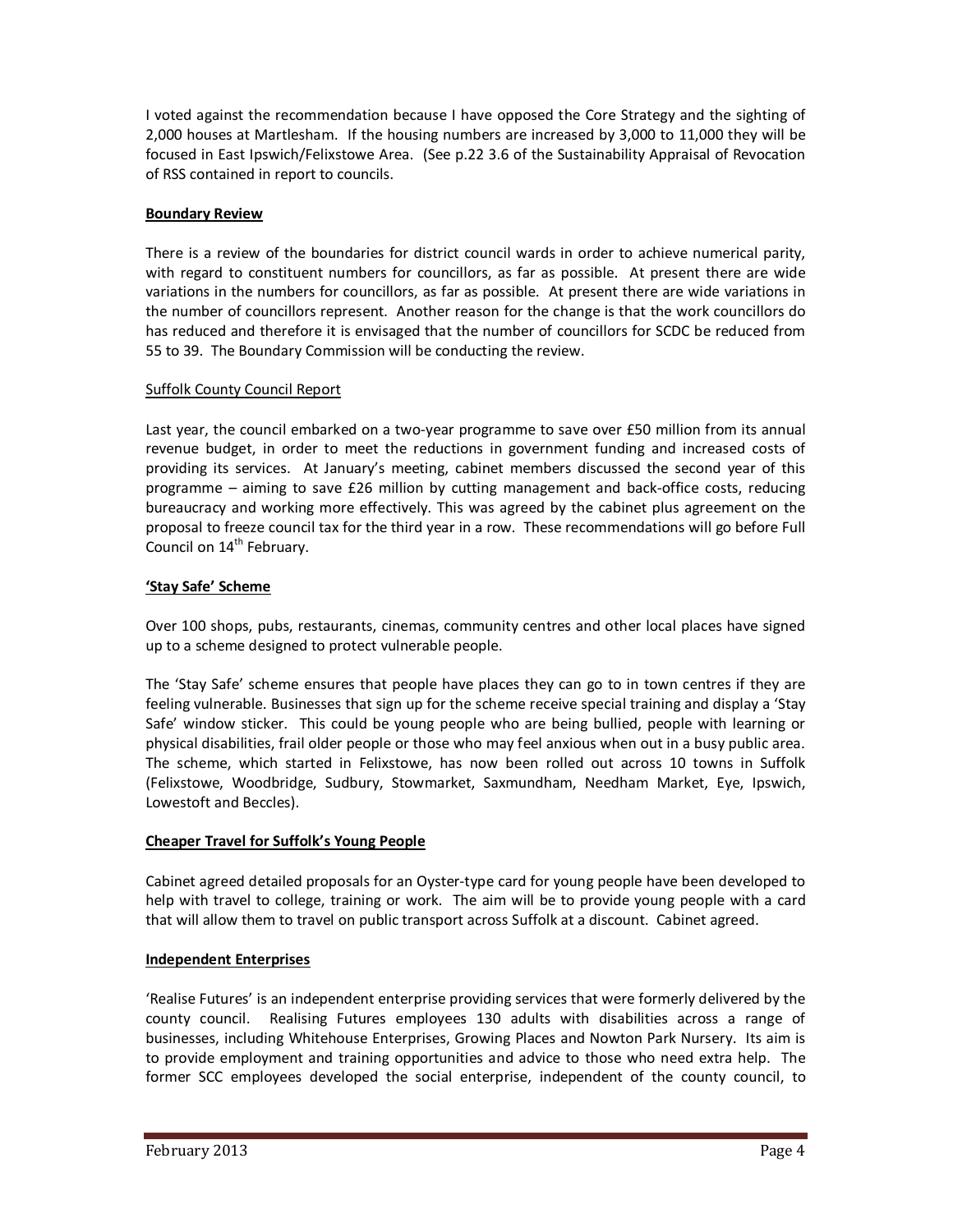ensure that the services they provide could develop and prosper with greater flexibility and with the ability and freedom to secure access to other sources of funding.

Other examples include the 45 staff who have created Leading Lives – providing a range of support for people with learning disabilities; 460 staff who have transferred to the Industrial and Provident Society responsible for Suffolk's libraries – saving money and ensuring that all Suffolk's libraries are able to be kept open. The biggest change is with residential care, where 1,044 council staff will transfer to the care homes being built by Care UK, as part of their £60 million investment in Suffolk.

### **By-Pass**

A by-pass, for the for villages on the A12 that will be significantly affected by the increased traffic due to the construction of Sizewell C, is being pursued with vigour by SCC. It is hoped that the discussions will prove positive.

I have written to EDF Energy re the option to site a lorry park opposite the crematorium at Seven Hills.

• Cllr V Falconer – Suffolk Coastal District Council – verbal report.

Cllr Falconer reported that over the next few weeks Parish Councils would receive a high number of consultation documents on which to comment as follows:

Help Shape the Future in Suffolk Coastal District Council LDF Main Modifications Sustainable Appraisal

The Boundary Commission will be carrying out a review of the Electoral Arrangements at Suffolk Coastal District Council. This includes the overall number of councillors and ward boundaries.

Cllr Falconer reported that Suffolk Coastal District Council District Council would be selling the current council offices in Melton and would be purchasing new premises in the Melton area.

#### **The meeting was re-convened.**

#### **24.13 Clerk's Report**

The Clerk's report had previously been circulated and it was agreed that some of the items should be discussed as per the agenda.

#### Grit Bins

The grit bins have been ordered / received and are being sent direct to Suffolk Coastal Services for placing in position and filling with grit.

### Revised Bus Services in the Area – ESE Passenger Transport Enquiries

| <b>Anglian Buses</b>    | 165      |
|-------------------------|----------|
| Stephensons             | Breeze 3 |
| Simonds                 | 552      |
| Nightingales of Beccles | 108      |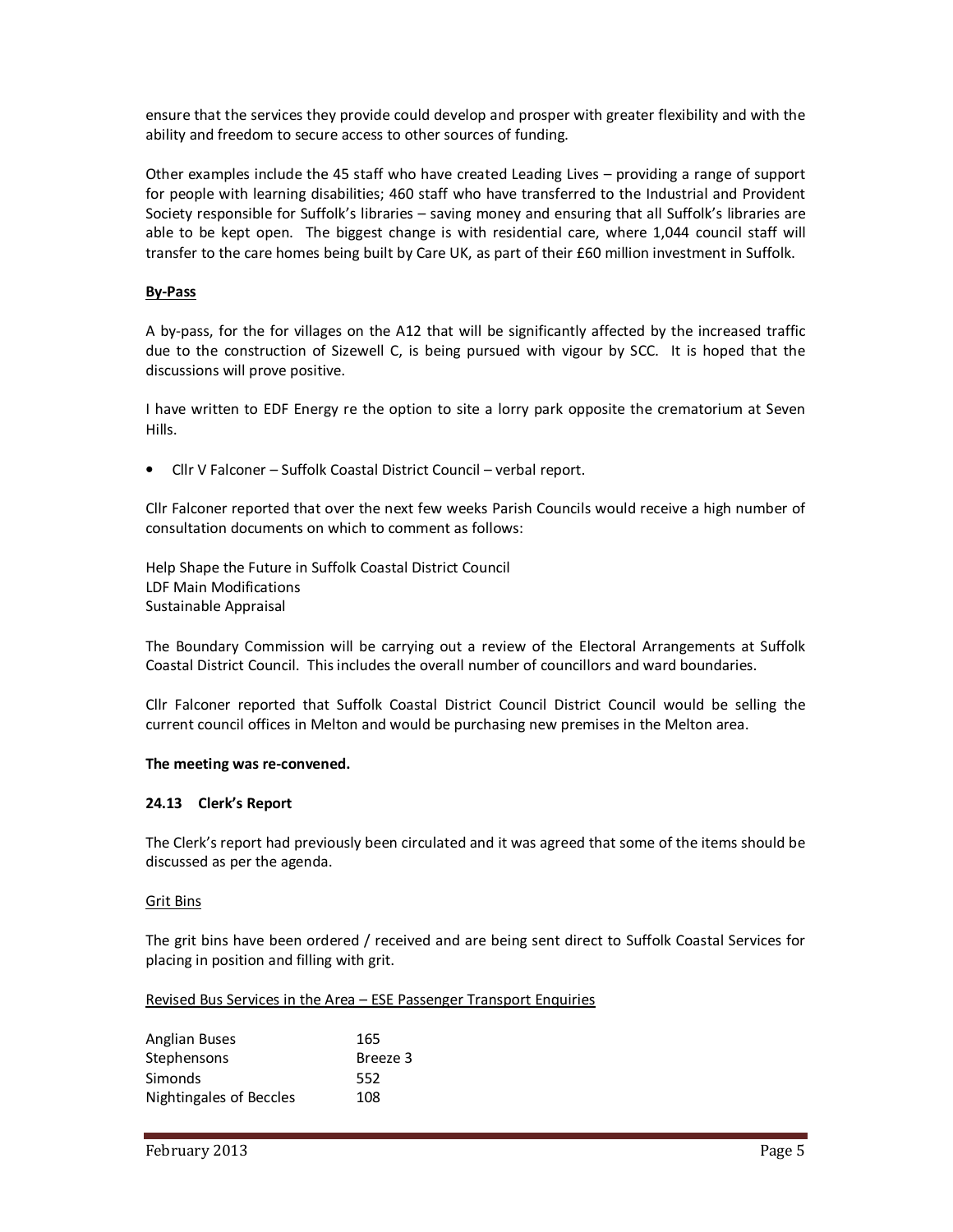| First in Suffolk & Norfolk | 102, 103, 105, X2, X22 |
|----------------------------|------------------------|
| Ipswich Buses              | 17                     |
| Galloways                  | 456, 457, 459          |

These services will change/commence throughout January 2013.

Downloadable PDF timetables for these services can be found on the following website and clicking on the appropriate month.

http://www.suffolkonboard.comn/timetables\_leaflets/passenger\_transport\_service\_changes

or by contacting us on 0845 606 6171. Please note that these pages are frequently being updated to include new timetables and service change summaries so we would advise that you check this page regularly.

Roadside publicity is currently being updated.

Details of the above have been placed on the Parish Council website.

Further timetable information or to discuss the changes ring 0845 606 6171 or email passenger\_transport@suffolk.gov.uk

### Precepts and Referendums

Letter received from Suffolk Association of Local Councils confirming that an announcement that automatic precept referendums will not be applied to local councils in 2013 and confirming details of the Localisation of Council's Tax Reduction.

#### Planning Applications

A letter has been received from Suffolk Association of Local Councils confirming details of proposed further changes which could affect the nature of planning applications and resultant development.

#### Sustainable Communities Act

A letter has been received from Suffolk Association of Local Councils advising local councils of details of the Sustainable Communities Act.

#### Email from the Chairman of Planning & Transport Committee of Melton Parish Council

Email received from Cllr Butterwick Chairman of Planning & Transport Committee of Melton Parish Council as follows. This email has already been circulated to all councillors.

"You may already have had experience of SCDC's new interpretation of planning policy which effectively gives developers *carte blanche* to build houses wherever they want. We have just had our own first-hand experience of it. Our defeat was not at all unexpected, but this has served to strengthen our resolve that something must be done. Following consultation with my Planning & Transport Committee colleague, the attached press release and supporting documents have just been sent to the media. As I believe Melton is not alone in being exasperated by SCDC's planning service, I am sending this to all Town and Parish Councils in Suffolk Coastal District."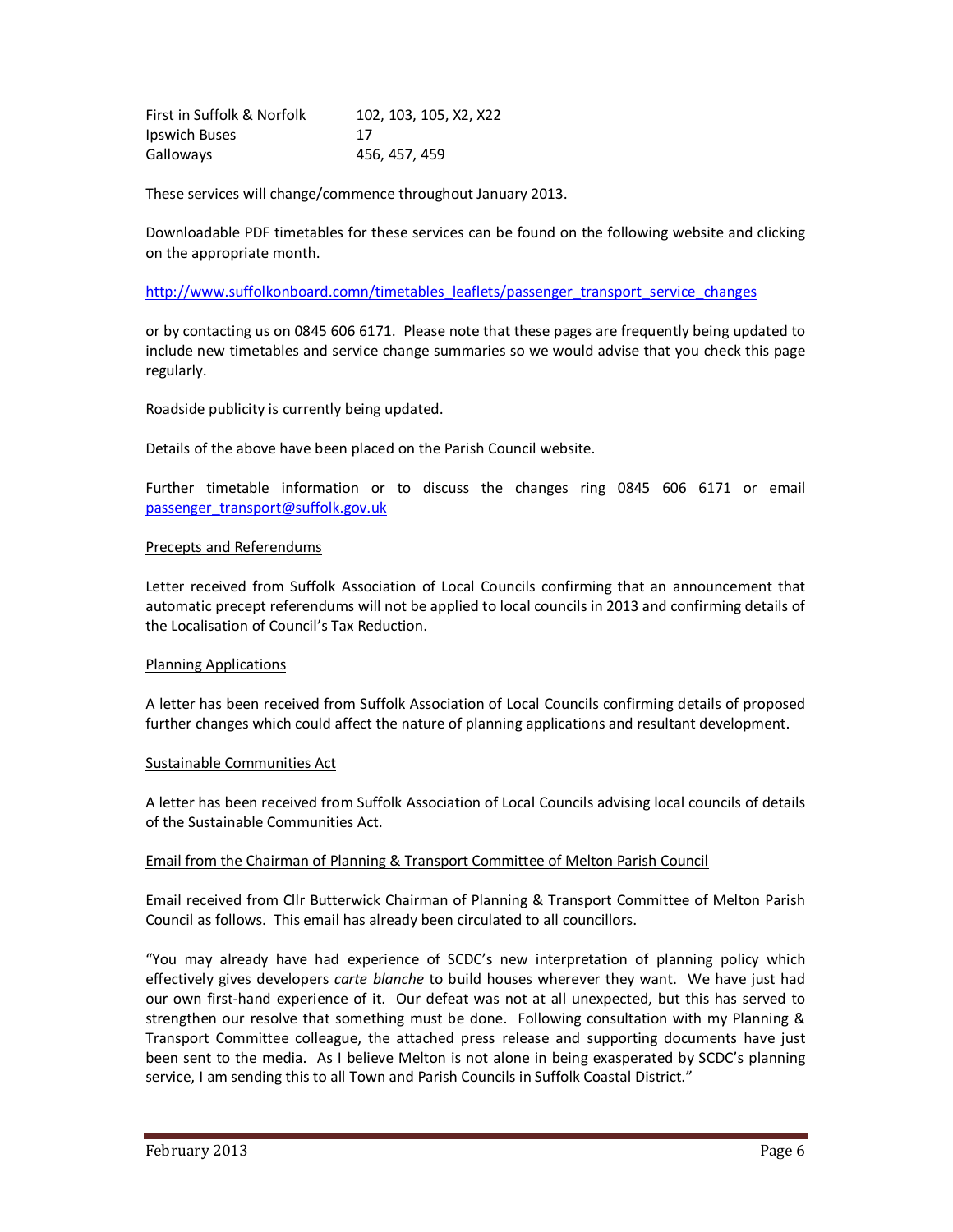Following discussions it was agreed that the Parish Council should support Melton Parish Council. It was agreed that the Clerk should approach Suffolk Association of Local Councils requesting that they take a unified response from all local councils. **Action: Clerk** 

# **25.13 Planning**

# Applications Received

C13/0109 Club House, Former Civil Service Sports Ground, Straight Road, Foxhall – Application for a new Planning Permission to replace an extant Planning Permission (C10/0243) for conversion and change of use of redundant sports accommodation to B1(A) Office Accommodation.

The council felt that it is unclear as to whether the application is a renewal of the existing planning permission or whether it was a completely new application.

Councillors expressed concern that the property had been gutted and it felt that there would be environmental issues due to the possibility of asbestos being on the site.

Following discussion it was agreed that the Clerk should contact Suffolk Coastal District Council to clarify the status of the application and to contact Environmental Health concerning the state of the property and the possible dangers. **Action: Clerk / Cllr Wells** 

C12/2532 Land Adjoining Hillingdon House, Purdis Avenue, Purdis Farm – Erection of one dwelling submission of details under outline planning permission C11/0734)

Julian Dowding, a representative from the Butterfly Conservation Suffolk, was present at the meeting and expressed concern at the damage the development would do to the local wildlife in particular to the Silver-Studded Blue Butterfly (a UK Priority BAP species), roosting bats and other species of insects and amphibian and reptiles.

The Chairman of the Planning Committee reported that this was a very large development and that floor plans had not been received from Suffolk Coastal District Council.

The following was agreed:

- a. Julian Dowding would contact conservationists who might be interested in carrying out a bat survey. However, the bat survey would need to be carried out at appropriate times of the year and that a decision by Suffolk Coastal District Council should be delayed until the survey is carried out.
- b. The Clerk should request a copy of the floor plans for the development.
- c. The Clerk should submit the Parish Council's comments outlining the previous concerns of the Parish Council and also pointing out the heavy traffic over the private road for which they have no responsibility and the increase in building development along the road since the Outline Planning Permission was granted.

C13/0001 Land Between Purdis Rise Cottage and Byways, Purdis Farm Lane, Purdis Farm – Erection of 3 detached dwellings.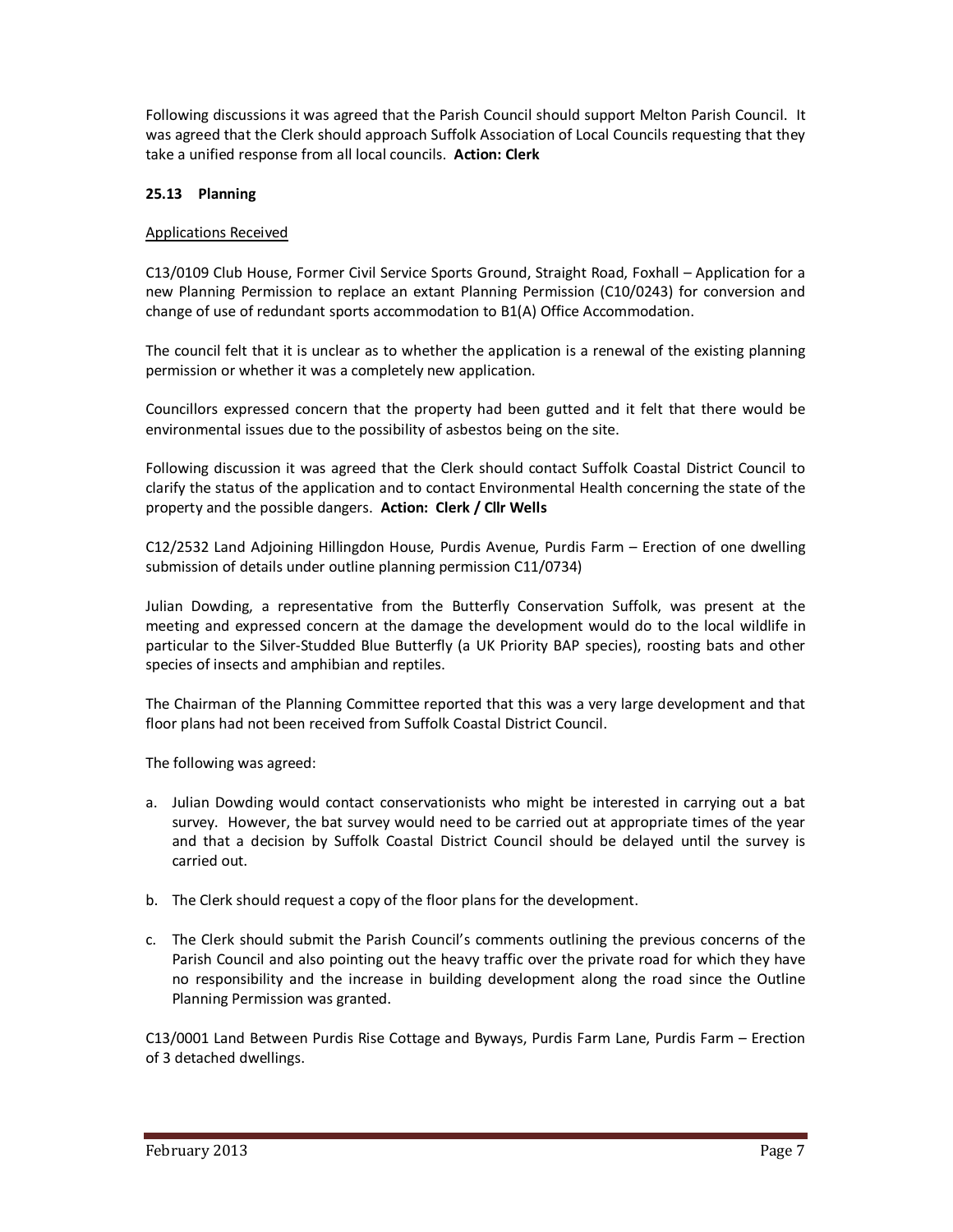Cllr Wells reported that a submission had been sent to Suffolk Coastal District Council stating that the design does not reflect properties in the area as none of the properties in the surrounding area have three levels of accommodation and the design looks over developed for this rural location. Additionally, no garages or cart lodges in the local area have accommodation above.

Scottish Power Renewables – East Anglia One Limited – The application is for development consent to construct and operate the proposed East Anglia One Offshore Windfarm. Comments must be submitted by  $5<sup>th</sup>$  March 2013.

The documents are still in the process of being circulated to members of the Parish Council. A report will be formulated and submitted when all comments have been received by the Clerk. **Action: Cllr Wells / Clerk** 

### Applications Withdrawn

C12/14645 6, 7 and 8 Mansfield Park, Felixstowe Road, Foxhall – Change of use from B1 to B8 (storage and distribution).

### **26.13 Jubilee Tree**

Cllr Smith reported that he had met with Suffolk Coastal Services on the  $17<sup>th</sup>$  January 2013. They felt that the area close to the play area would be the best location. Discussions had taken place with regard to the type of tree and a Hornbeam was thought to be the best option for this location. Suffolk Coastal Services will source the tree, dig a hole for it and supply suitable watering hose which would be incorporated into the hole when planting. They will also arrange for the tree delivery and suitable posts, etc. They can also arrange a plaque to be mounted under the three. The price including the tree and plaque would be approximately £200. It is anticipated that the tree would be planted before the end of March.

Councillors discussed the options for the wording on the plaque 7" x 5" and it was provisionally agreed:

"Planted to Commemorate the Diamond Jubilee of Her Majesty Queen Elizabeth 2nd 2012"

It was suggested that photographs should be taken and the press be approached for local publicity.

## **Action: Cllr Smith / Clerk**

## **27.13 Standing Orders / Appointment of Internal Auditor**

The Clerk reported that the Parish Council should minute the acceptance of the Standing Orders and the Appointment of the Internal Auditor each year.

It was proposed by Cllr Warham, seconded Cllr Day that the following Standing Orders should be accepted and that the Internal Auditor Heelis and Lodge should be appointed – agreed.

Code of Conduct Freedom of Information Asset Register Grant Policy Complaints Procedure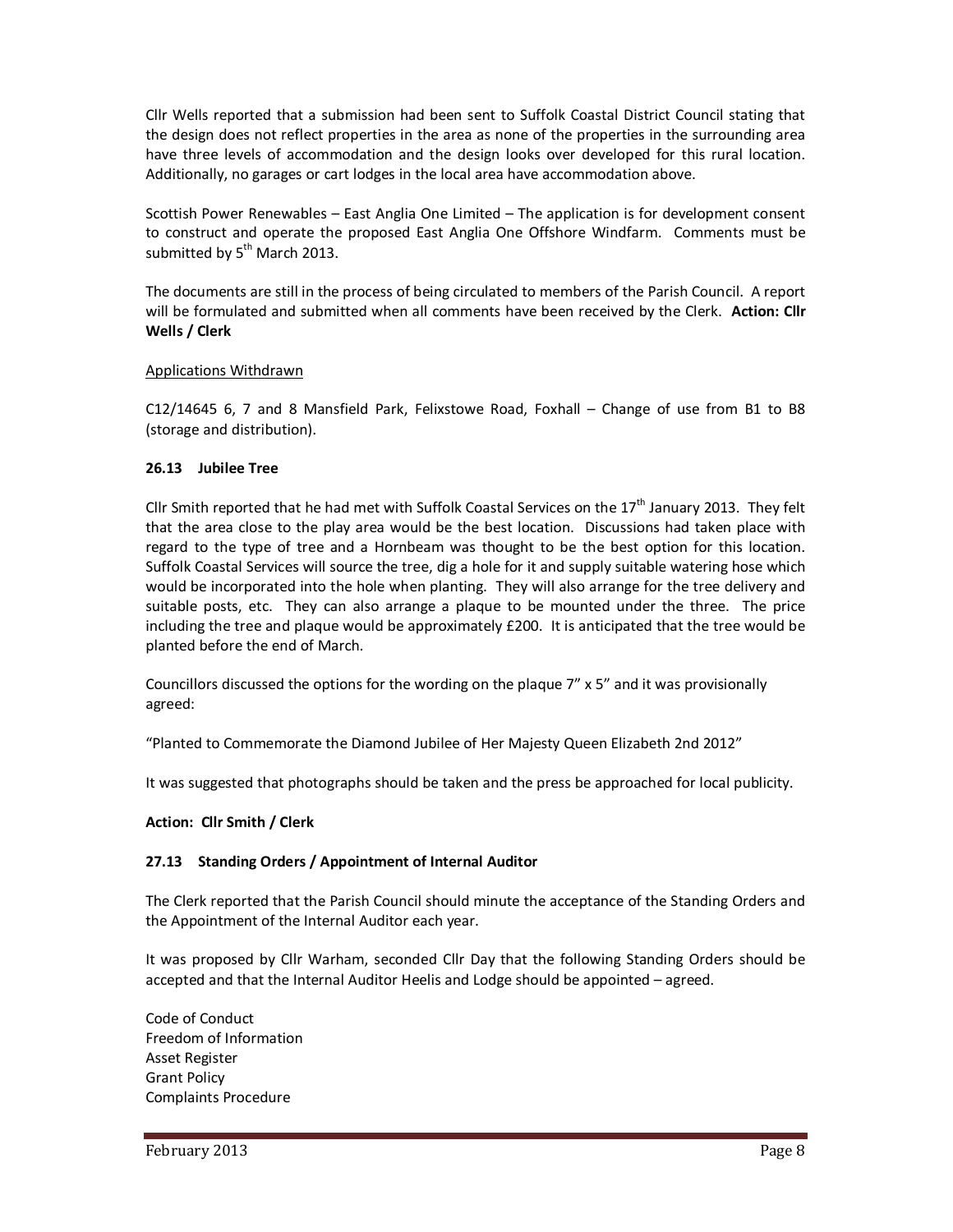Financial Regulations Internal Audit Procedure Standing Orders Information available from Brightwell, Foxhall & Purdis Farm Group Parish Council under the Model Publication Scheme Risk Assessment

## **Action: Clerk**

### **28.13 Sizewell C Consultation**

Cllr Wells reported that the Parish Council's comments had been submitted to EDF Energy.

Cllr Day stated that Levington Parish Council had recommended the siting of the Lorry Park directly behind the houses on the A1156.

Cllr Newell said that she was disappointed that only four councillors had commented on the document and because councillors are representing the community they need to submit constructive comments.

Cllr Falconer commented that she was concerned that residents still do not know about the proposed development of the siting of the proposed lorry park in this area and the adverse impact it will have on the local community. Cllr Day stated that all of the houses in the immediate area had received notification. He had attended the Nacton exhibition and EDF had reported that only twelve people had attended the exhibition and most of those had been councillors.

#### **28.13 Parking Problems – Purdis Farm**

#### Parking Foxglove Crescent

Cllr Briggs reported that she was still monitoring the situation and would report back to the next meeting. **Action: Cllr Briggs**

#### Meadow Crescent

A report has been received by Pc Paul Smith stating that he had received a complaint by a member of the public regarding inconsiderate parking opposite his property in meadow Crescent. PC Smith states that if there are genuine issues with vehicles being parked the 'wrong way' and not displaying the reflectors to approaching vehicles this is something that the police will take action over. **Action: Clerk** 

#### **29.13 Paws on Patrol**

The Clerk reported that PC Smith will organise an event in Purdis Farm to promote the Paws on Patrol initiative by arranging to have the Police Pod on the estate and also try to get a veterinary practice involved and combine it into a general dog law information/pet microchip/Blue Cross type event.

#### **30.13 Boundary Changes**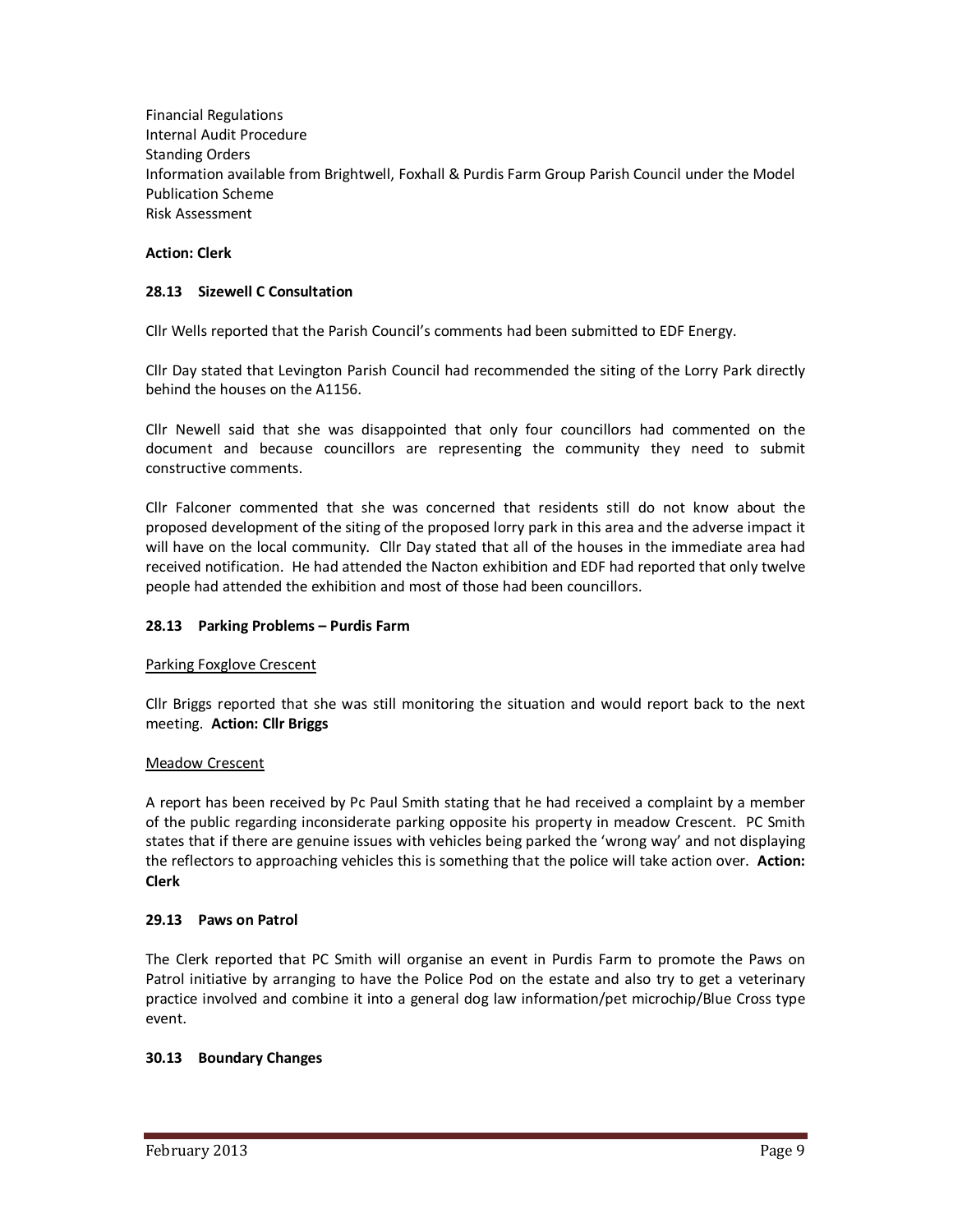Cllr Watts stated that he had attended the parish briefing on the Electoral Review Process on the 6<sup>th</sup> February. Cllr Watts outlined the review consultation process, the findings of which will be published in summer 2015.

# **31.13 Parish Plan**

Cllr Day reported that he had received the first draft from Brightwell from Cllr Wells this week. It was agreed that this item should be placed on the next agenda for discussion. **Action: Cllr Day** 

# **32.13 Future Plans for Parish**

It was agreed that the Locality Budget for 2013/2014 should be discussed at the next meeting. A suggestion was made that perhaps the Parish Council could purchase bat boxes. **Action: Clerk**

### **33.13 Finance**

Income None

| Expenditure                              |          |
|------------------------------------------|----------|
| Clerk's Salary and Expenses January 2013 | £271.69  |
| Glasdon – Grit Bins                      | £1160.63 |

Cllr Warham, seconded Cllr Smith that the above expenditure is approved – agreed. **Action: Clerk** 

## **34.13 Correspondence**

- a. Email received from Hilary Hanslip Principal Planning Officer (Policy) drawing the attention of the Parish Council that Suffolk Coastal District Council on behalf of the Inspector appointed to examine the Core Strategy will shortly be undertaking a 6 week consultation on suggested Main Modifications to the document. The modifications are suggestions which have arisen through the examination process.
- b. Email received from Cllr Donnett Chairman Scrutiny Committee Suffolk Coastal District Council stating that a Scrutiny Committee (Housing) will be held on Monday,  $4^{th}$  and  $11^{th}$  March 2013.

## **35.13 Meetings attended by councillors/clerk**

a. Cllr Newell reported that she had attended a meeting of the Waldringfield Quarry Liaison and that everyone is very satisfied with the progress that is being made.

## **36.13 Members questions to the Chairman**

- a. Cllr Warham reported that she had been in contact with Suffolk Coastal District Council concerning dog bins who are dealing with the issues raised.
- b. Cllr Davies reported that there are concerns regarding the ditch adjacent to the Foxhall Notice Board overflowing and is now flooding into High House on the other side of the road. It was agreed that the Clerk should contact Suffolk Coastal Services. **Action: Clerk**